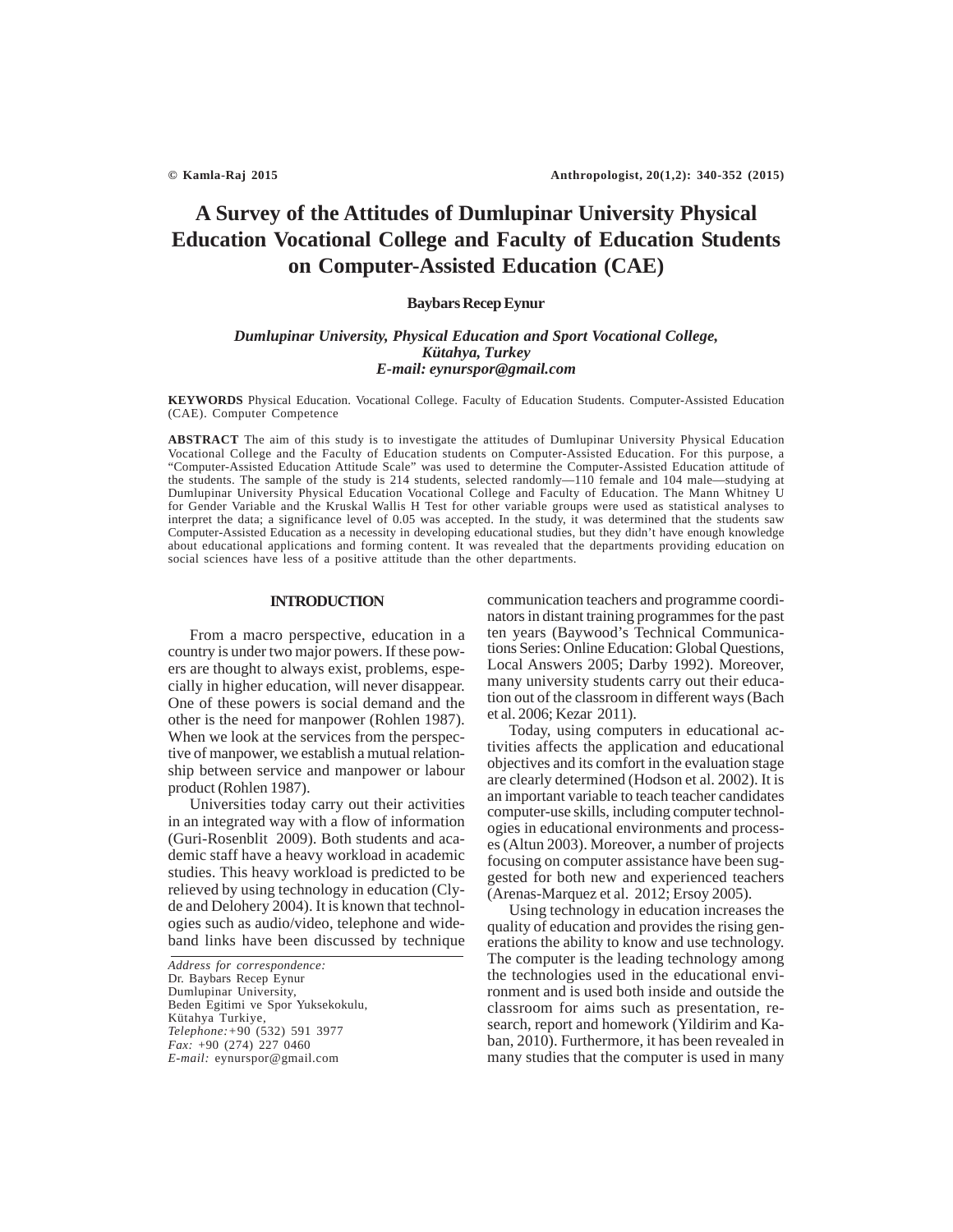higher education institutions on a basic level (Arnold 2007; Rainbow and Sadler-Smith 2003).

"Computer-Assisted Education" (CAE) is the act of teaching students the subjects through computers and measuring and evaluating information with the help of computers. Therefore, when CAE is mentioned, it is understood that it means "(the use of) computers as a means of a useful device for teachers in order to enrich education and increase the quality during educational activities" (Arslan 2003).

In other words, computers are devices that increase and positively affect the quality of an individual during his or her educational age, helping the student to concentrate on his or her lessons, helping effective learning, increasing creativity and success and making lessons interesting. CAE (Computer-Assisted Education) means "using computer technologies in education" (Keles and Keles 2002).

It is possible to use the computer in different ways in an educational environment. CAE is defined as directly presenting lesson content, revising the subjects learned with different methods, learning-teaching tools in activities such as problem solving and exercising. Although they look different, CAE applications show many similarities from the perspective of their duties, usage and aims (Yildirim and Kaban 2010). In many national and international programs carried out in this field, it has been emphasized that CAE is more successful than the education carried out with traditional education methods (Karamustafaoglu et al. 2002).

Universities make their services more effective by using technology. Using technology in education and offering students Computer-Assisted Education are highly important for sustainable competition (Powell 1999). Besides using technology, universities should teach their students the skills to use this technology; when these students graduate, they should have become individuals who will develop these skills and use them in their career. This study is of vital importance from the perspective of investigating the attitudes of teachers at Dumlupinar University who will shape the future.

Screening models, in the past or currently, have an existing condition that is aimed to describe the shape of the research approach.

#### **METHODOLOGY**

The survey method was used in the study. Survey models are research approaches which aim to describe a condition existing in the past or now as they were or as they are. The event, individual or object that is the subject of investigation is defined in their own conditions and as they are. They are never influenced to change their conditions or experiences. Their experiences are known to exist. The important thing is to properly observe and determine them (Karasar 2005).

The population of the research is the students of Dumlupinar University Physical Education Vocational College and Faculty of Education and the sample of the research is 214 students who were randomly chosen from the population (as shown in Table 1).

In the study, a Computer-Assisted Education Attitude Scale developed by Ali Arslan was used in order to determine the CAE attitude of the students (Arslan 2006). The scale is a 5-point Likert scale made up of 20 items. After forming the scale, the reliability co-efficient was determined to be 0.93 (Arslan 2006).

|            |                    |         | Gender |        | Total |
|------------|--------------------|---------|--------|--------|-------|
|            |                    |         | Male   | Female |       |
| Department | Pre-school         | Count   | 13     | 13     | 26    |
|            |                    | Total % | 6.1    | 6.1    | 12.1  |
|            | Physical Education | Count   | 37     | 22     | 59    |
|            |                    | Total % | 17.3   | 10.3   | 27.6  |
|            | Turkish            | Count   | 26     | 14     | 40    |
|            |                    | Total % | 12.1   | 6.5    | 18.7  |
|            | Social Sciences    | Count   | 16     | 19     | 35    |
|            |                    | Total % | 7.5    | 8.9    | 16.4  |
|            | Classroom Teacher  | Count   | 12     | 42     | 54    |
|            |                    | Total % | 5.6    | 19.6   | 25.2  |
| Total      |                    | Count   | 104    | 110    | 214   |
|            |                    | Total % | 48.6   | 51.4   | 100.0 |

**Table 1: Research sample**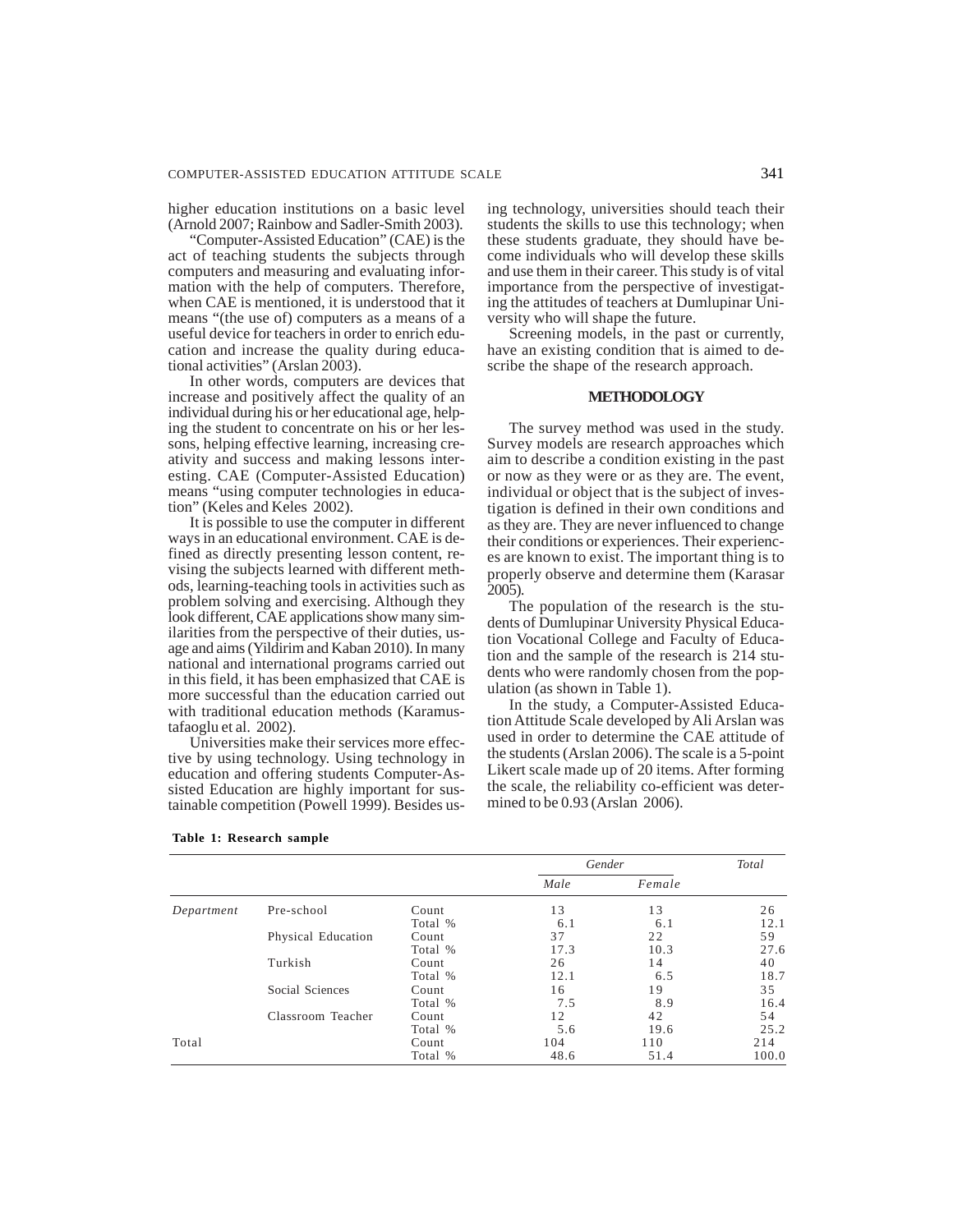During data analysis, age, gender, department and class independent variables were examined when investigating the attitudes of the students in the study towards Computer-Assisted Education and the Mann Whitney U for gender; the Kruskal Wallis H Test for other variables were used in order to determine whether there was a meaningful difference between the other variables. On the other hand, the Tukey HSD test was used to determine the differences between different variables.

## **FINDINGS**

The findings gathered from the research were evaluated in accordance with the Computer-Assisted Education Attitude Scale and were examined according to the independent variables. The findings were determined under four titles accordingly.

#### **CAE Attitudes of Students According to Gender**

Table 2 shows the meaningful differences and items in the attitudes of the participants towards computer-assisted teaching according to their gender. The attitude levels of pre-service teacher students towards the "Teachers should be encouraged to use computers" statement showed a significant difference according to their gender (U= 4776.000; p< $0.05$ ). It was determined that the attitudes of male pre-service teacher students towards CAE were higher than those of female pre-service teacher students (Mean =116.58). The attitude levels of pre-service teacher students towards the "Computer is an effective tool to attract students' attention" statement showed a significant difference according to their gender  $(U=4677.500; p<0.05)$ . It was determined that the attitudes of male pre-service teacher students towards CAE were higher than those of female pre-service teacher students (Mean =117.52). The attitude levels of pre-service teacher students towards the "Students learn less with Computer-Assisted Education than other methods and techniques" statement showed a significant difference according to their gender (U= 4856.000; p<0.05). It was determined that the attitudes of male pre-service teacher students towards CAE were higher (Mean =115.81) than those of female pre-service teacher students (Mean =99.65). The

attitude levels of pre-service teacher students towards the "Lessons taught with the help of computers are more enjoyable" statement showed a significant difference according to their gender (U= $4427.000$ ; p<0.05). It was determined that the attitudes of male pre-service teacher students towards CAE were higher (Mean =119.93) than those of female pre-service teacher students (Mean =95.75). The attitude levels of pre-service teacher students towards the "Computers should be actively used in every classroom" statement showed a significant difference according to their gender (U= $4648.500$ ; p<0.05). It was determined that the attitudes of male pre-service teacher students towards CAE were higher (Mean =117.80) than those of female pre-service teacher students (Mean =97.76). The attitude levels of pre-service teacher students towards the "I think the computer is an effective teaching tool" statement showed a significant difference according to their gender (U= $4318.000$ ; p<0.05). It was determined that the attitudes of male pre-service teacher students towards CAE were higher (Mean =120.98) than those of female pre-service teacher students (Mean =94.75). The attitude levels of pre-service teacher students towards the "I try using computers in my classes" statement showed a significant difference according to their gender  $(U=$ 4413.000; p<0.05). It was determined that the attitudes of male pre-service teacher students towards CAE were higher (Mean =120.07) than those of female pre-service teacher students (Mean =95.62).

## **CAE Attitudes of Students According to Age Groups**

Table 3 shows the significant differences and items in the attitudes of the participants towards computer-assisted teaching according to their age variable.

The attitude levels of pre-service teacher students towards "Students cannot improve their creativity in classes with Computer-Assisted Education" statement showed a significant difference according to their age range ( $χ²=6.969$ ; p<0.05). It was determined that the attitudes of pre-service teacher students towards CAE for the students in the 17-20 age group were the highest (Mean=120.15), for the students in the 25 and over age group, the attitudes were lower (Mean =104.18), and for the students in the 21-24 age group, the attitudes were the lowest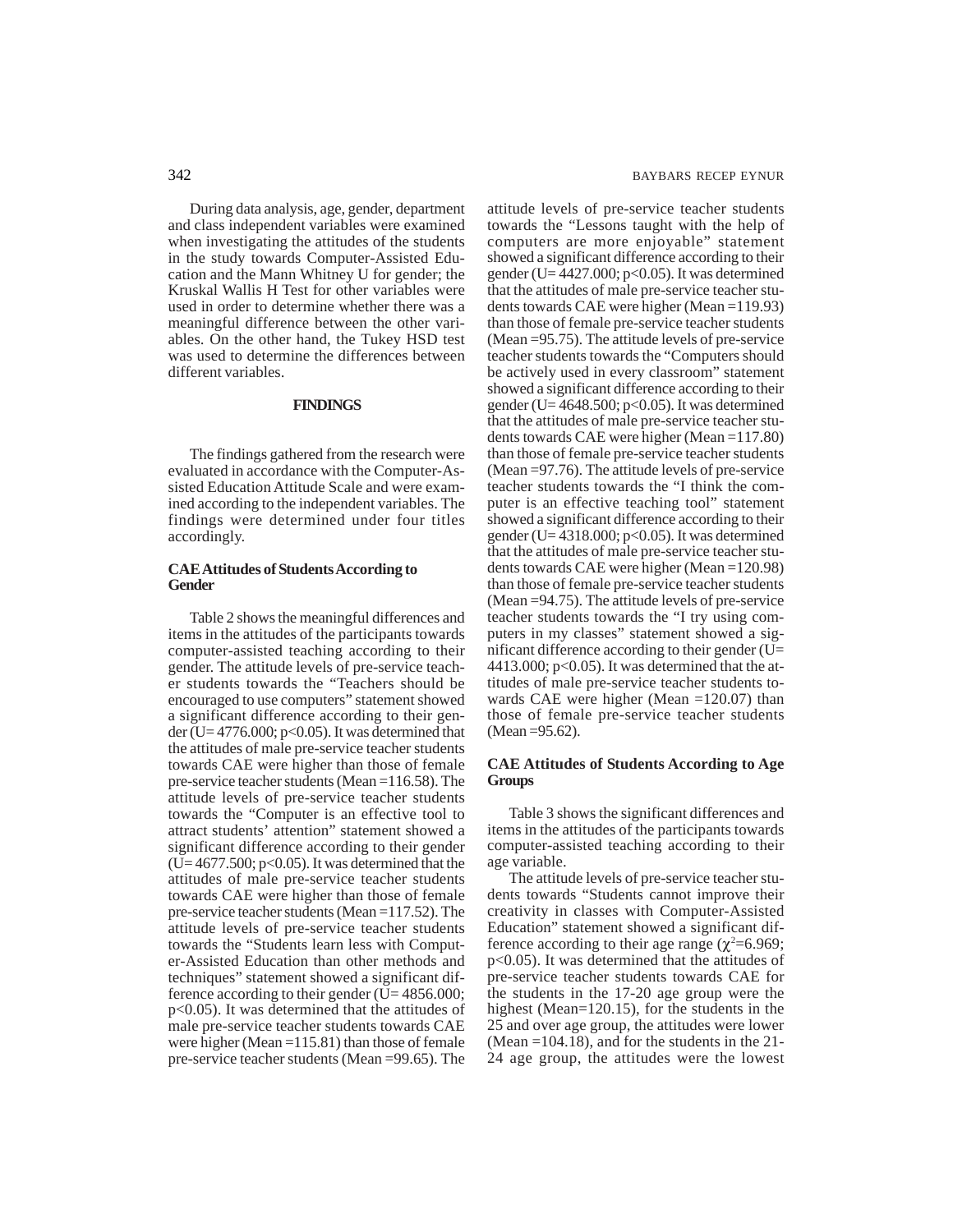#### **Table 2: Mann Whitney U test results of the students according to gender variable**

|        |                                                                                        | Teachers Should be Encouraged to Use Computer        |                  |                  |
|--------|----------------------------------------------------------------------------------------|------------------------------------------------------|------------------|------------------|
| Gender | $\boldsymbol{n}$                                                                       | Mean rank                                            | U                | $\boldsymbol{p}$ |
| Male   | 104                                                                                    | 116.58                                               | 4776.000         | .028             |
| Female | 110                                                                                    | 98.92                                                |                  |                  |
| Total  | 214                                                                                    |                                                      |                  |                  |
|        | Computer is an Effective Tool to Attract Students' Attention                           |                                                      |                  |                  |
| Gender | $\boldsymbol{n}$                                                                       | Mean rank                                            | U                | $\boldsymbol{p}$ |
| Male   | 104                                                                                    | 117.52                                               | 4677.500         | .016             |
| Female | 110                                                                                    | 98.02                                                |                  |                  |
| Total  | 214                                                                                    |                                                      |                  |                  |
|        | Students Learn Less with Computer Assisted Education Than Other Methods and Techniques |                                                      |                  |                  |
| Gender | $\boldsymbol{n}$                                                                       | Mean rank                                            | U                | $\boldsymbol{p}$ |
| Male   | 104                                                                                    | 115.81                                               | 4856.000         | .049             |
| Female | 110                                                                                    | 99.65                                                |                  |                  |
| Total  | 214                                                                                    |                                                      |                  |                  |
|        | Lessons Taught With The Help of Computer Are More Enjoyable                            |                                                      |                  |                  |
| Gender | $\boldsymbol{n}$                                                                       | Mean rank                                            | U                | $\boldsymbol{p}$ |
| Male   | 104                                                                                    | 119.93                                               | 4427.000         | .003             |
| Female | 110                                                                                    | 95.75                                                |                  |                  |
| Total  | 214                                                                                    |                                                      |                  |                  |
|        |                                                                                        | Computers Should Be Actively Used in Every Classroom |                  |                  |
| Gender | $\boldsymbol{n}$                                                                       | Mean rank                                            | U                | $\boldsymbol{p}$ |
| Male   | 104                                                                                    | 117.80                                               | 4648.500         | .015             |
| Female | 110                                                                                    | 97.76                                                |                  |                  |
| Total  | 214                                                                                    |                                                      |                  |                  |
|        |                                                                                        | I Think Computer is an Effective Teaching Tool       |                  |                  |
| Gender | n                                                                                      | Mean rank                                            | U                | $\boldsymbol{p}$ |
| Male   | 104                                                                                    | 120.98                                               | 4318.000         | .001             |
| Female | 110                                                                                    | 94.75                                                |                  |                  |
| Total  | 214                                                                                    |                                                      |                  |                  |
|        |                                                                                        | I Try Using Computer in My Classes                   |                  |                  |
| Gender | $\boldsymbol{n}$                                                                       | Mean rank                                            | $\boldsymbol{U}$ | $\boldsymbol{p}$ |
| Male   | 104                                                                                    | 120.07                                               | 4413.000         | .003             |
| Female | 110                                                                                    | 95.62                                                |                  |                  |
| Total  | 214                                                                                    |                                                      |                  |                  |

(Mean =97.28). Intergroup significance was observed between the 17-20 and 21-24 age groups.

The attitude levels of pre-service teacher students towards the "I cannot associate education with the computer" statement showed a significant difference according to their age range

 $(\chi^2=6.969; p<0.05)$ . It was determined that the attitudes of pre-service teacher students towards CAE for the students in the 17-20 age group were the highest (Mean=122.34), for the students in the 21-24 age group, the attitudes were lower (Mean =98.56), and for the students 25 and over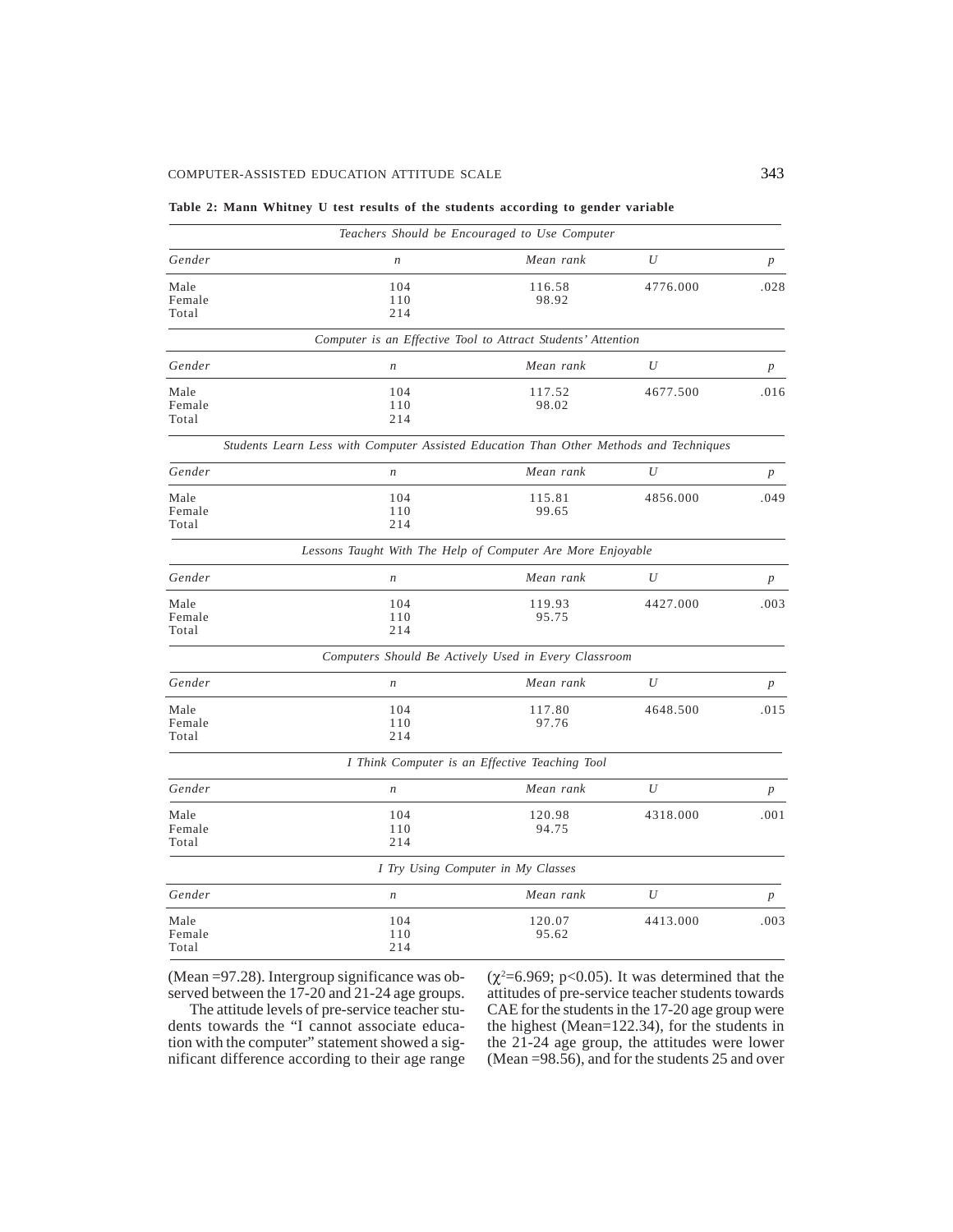|             |                  | Students Cannot Improve Their Creativity in the Classes with Computer Assisted Education |                 |                  |            |
|-------------|------------------|------------------------------------------------------------------------------------------|-----------------|------------------|------------|
| Age         | $\boldsymbol{n}$ | Mean rank                                                                                | $\chi^2$        | $\boldsymbol{p}$ | Intergroup |
| $17 - 20$   | 89               | 120.15                                                                                   | 6.969           | .031             | $1 - 2$    |
| $21 - 24$   | 103              | 97.28                                                                                    |                 |                  |            |
| 25 and over | 22               | 104.18                                                                                   |                 |                  |            |
| Total       | 214              |                                                                                          |                 |                  |            |
|             |                  | I Cannot Associate Education with Computer                                               |                 |                  |            |
| Age         | n                | Mean rank                                                                                | $\mathcal{X}^2$ | $\boldsymbol{p}$ | Intergroup |
| $17 - 20$   | 89               | 122.34                                                                                   | 9.669           | .008             | $1 - 2$    |
| $21 - 24$   | 103              | 98.56                                                                                    |                 |                  |            |
| 25 and over | 22               | 89.30                                                                                    |                 |                  |            |
| Total       | 214              |                                                                                          |                 |                  |            |
|             |                  | Students Learn Better in the Lessons in which a Computer is Used                         |                 |                  |            |
| Age         | $\, n$           | Mean rank                                                                                | $\mathcal{X}^2$ | $\boldsymbol{p}$ | Intergroup |
| $17 - 20$   | 89               | 114.94                                                                                   | 8.188           | .017             | $2 - 3$    |
| $21 - 24$   | 103              | 96.20                                                                                    |                 |                  |            |
| 25 and over | 22               | 130.32                                                                                   |                 |                  |            |
| Total       | 214              |                                                                                          |                 |                  |            |
|             |                  | Teaching with Computer Assisted Education Is a Waste of Time                             |                 |                  |            |
| Age         | n                | Mean rank                                                                                | $\mathcal{X}^2$ | $\boldsymbol{p}$ | Intergroup |
| $17 - 20$   | 89               | 119.49                                                                                   | 6.215           | .045             | $1 - 2$    |
| $21 - 24$   | 103              | 98.09                                                                                    |                 |                  |            |
| 25 and over | 22               | 103.05                                                                                   |                 |                  |            |
| Total       | 214              |                                                                                          |                 |                  |            |

**Table 3: Kruskall Wallis H test results of the students according to age variable**

age group, the attitudes were the lowest (Mean =89.30). Intergroup significance was observed between the 17-20 and 21-24 age groups.

The attitude levels of pre-service teacher students towards the "Students learn better in the lessons in which a computer is used" statement showed a significant difference according to their age range ( $\chi^2$ =8.188; p<0.05). It was determined that the attitudes of pre-service teacher students towards CAE for the students in the 25 and over age group were the highest (Mean=130.32), for the students in the  $17-20$  age group, the attitudes were lower (Mean=114.94), and for the students in the 21-24 age group, the attitudes were the lowest (Mean=96.20). Intergroup significance was observed between 21-24 and 25 and over age groups.

The attitude levels of pre-service teacher students towards "Teaching with Computer-Assisted Education is a waste of time" statement showed a significant difference according to their age range ( $\chi^2$ =6.215; p<0.05). It was determined

that the attitudes of pre-service teacher students towards CAE for the students in the 17-20 age group were the highest (Mean=119.49), for the students in the 25 and over age group, the attitudes were lower (Mean=103.05), and for the students in the 21-24 age group, the attitudes were the lowest (Mean=98.09). Intergroup significance was observed between the 17-20 and 21-24 age groups.

# **CAE Attitudes of Students According to Their Departments**

Table 4 shows the significant differences and items in the attitudes of the participants towards computer-assisted teaching according to their department variable.

The attitude levels of pre-service teacher students towards "The computer cannot effectively be used in education" statement showed a significant difference according to their department ( $\chi^2$ =10.749; p<0.05). It was determined that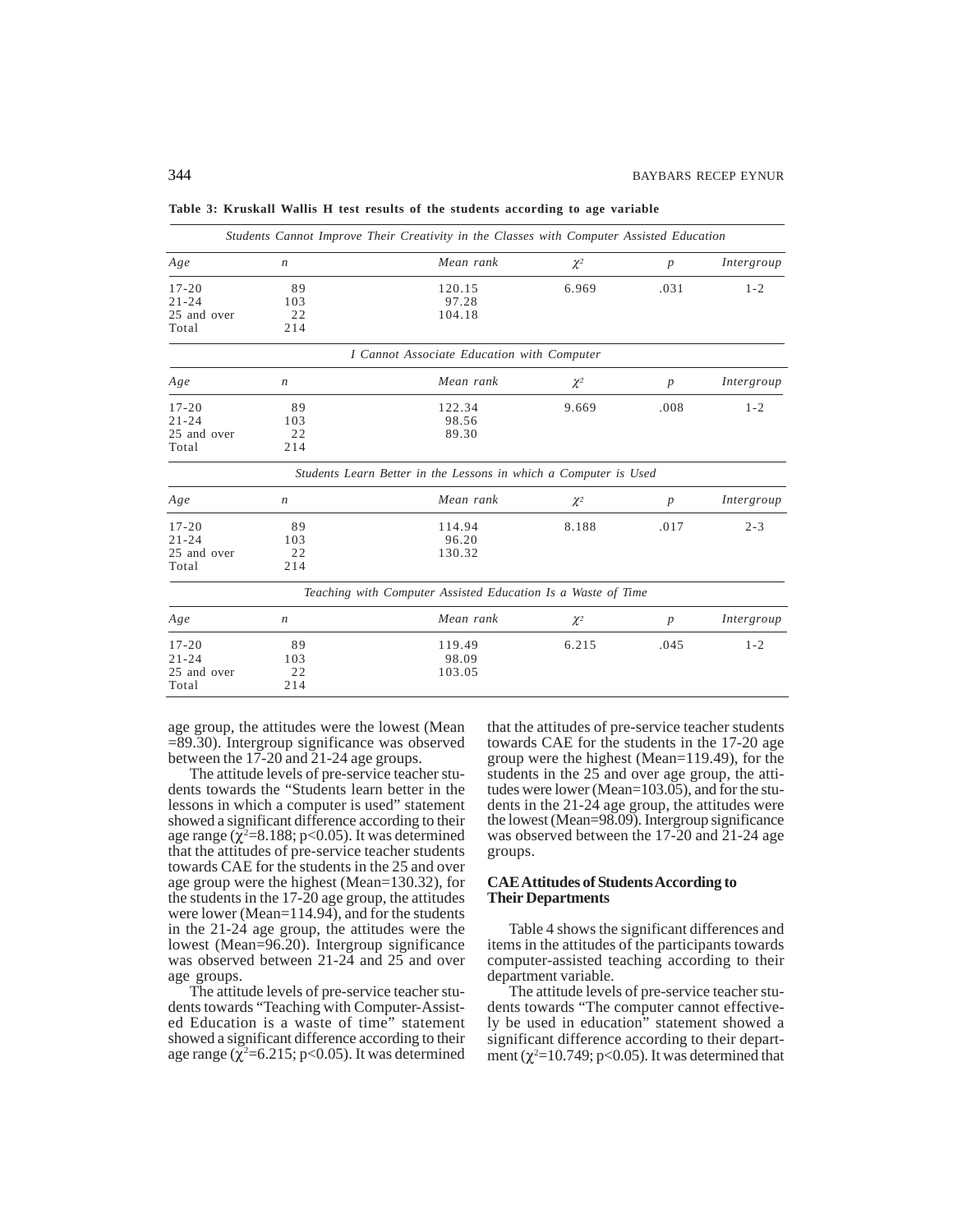# **Table 4: Kruskall Wallis H test results of the students according to department variable**

| Mean rank<br>Department<br>$\,n$<br>$\mathcal{X}^2$<br>$\boldsymbol{p}$<br>26<br>10.749<br>.030<br>Pre-School (PS)<br>106.44<br>59<br>Physical Education (PE)<br>115.08<br>Turkish (T)<br>40<br>118.06<br>Social Sciences (SS)<br>35<br>78.06<br>54<br>Classroom (C)<br>110.99<br>214<br>Total<br>I Readily And Willingly Use Computer In My Lessons<br>Mean rank<br>Department<br>$\boldsymbol{n}$<br>$\chi^2$<br>$\boldsymbol{p}$<br>26<br>.000<br>Pre-School (PS)<br>122.75<br>20.480<br>Physical Education (PE)<br>59<br>108.79<br>Turkish (T)<br>40<br>130.63<br>Social Sciences (SS)<br>35<br>70.73<br>54<br>Classroom (C)<br>105.45 | Groups<br>T-SS<br>PE-SS<br>Groups<br>$SS-T$<br>SS-PE |
|--------------------------------------------------------------------------------------------------------------------------------------------------------------------------------------------------------------------------------------------------------------------------------------------------------------------------------------------------------------------------------------------------------------------------------------------------------------------------------------------------------------------------------------------------------------------------------------------------------------------------------------------|------------------------------------------------------|
|                                                                                                                                                                                                                                                                                                                                                                                                                                                                                                                                                                                                                                            |                                                      |
|                                                                                                                                                                                                                                                                                                                                                                                                                                                                                                                                                                                                                                            |                                                      |
|                                                                                                                                                                                                                                                                                                                                                                                                                                                                                                                                                                                                                                            |                                                      |
|                                                                                                                                                                                                                                                                                                                                                                                                                                                                                                                                                                                                                                            |                                                      |
|                                                                                                                                                                                                                                                                                                                                                                                                                                                                                                                                                                                                                                            |                                                      |
|                                                                                                                                                                                                                                                                                                                                                                                                                                                                                                                                                                                                                                            |                                                      |
|                                                                                                                                                                                                                                                                                                                                                                                                                                                                                                                                                                                                                                            |                                                      |
|                                                                                                                                                                                                                                                                                                                                                                                                                                                                                                                                                                                                                                            |                                                      |
|                                                                                                                                                                                                                                                                                                                                                                                                                                                                                                                                                                                                                                            |                                                      |
|                                                                                                                                                                                                                                                                                                                                                                                                                                                                                                                                                                                                                                            |                                                      |
|                                                                                                                                                                                                                                                                                                                                                                                                                                                                                                                                                                                                                                            |                                                      |
|                                                                                                                                                                                                                                                                                                                                                                                                                                                                                                                                                                                                                                            | SS-PS                                                |
|                                                                                                                                                                                                                                                                                                                                                                                                                                                                                                                                                                                                                                            |                                                      |
|                                                                                                                                                                                                                                                                                                                                                                                                                                                                                                                                                                                                                                            |                                                      |
| 214<br>Total                                                                                                                                                                                                                                                                                                                                                                                                                                                                                                                                                                                                                               |                                                      |
| Computer Assisted Education Is An Important Issue For Me                                                                                                                                                                                                                                                                                                                                                                                                                                                                                                                                                                                   |                                                      |
| Mean rank<br>Department<br>$\boldsymbol{n}$<br>$\chi^2$<br>$\boldsymbol{p}$                                                                                                                                                                                                                                                                                                                                                                                                                                                                                                                                                                | Groups                                               |
| Pre-School (PS)<br>26<br>130.60<br>11.158<br>.025                                                                                                                                                                                                                                                                                                                                                                                                                                                                                                                                                                                          | SS-PS                                                |
| Physical Education (PE)<br>59<br>105.77                                                                                                                                                                                                                                                                                                                                                                                                                                                                                                                                                                                                    |                                                      |
| 40<br>Turkish (T)<br>118.79                                                                                                                                                                                                                                                                                                                                                                                                                                                                                                                                                                                                                |                                                      |
| Social Sciences (SS)<br>35<br>83.03                                                                                                                                                                                                                                                                                                                                                                                                                                                                                                                                                                                                        |                                                      |
| Classroom (C)<br>54<br>105.77                                                                                                                                                                                                                                                                                                                                                                                                                                                                                                                                                                                                              |                                                      |
| 214<br>Total                                                                                                                                                                                                                                                                                                                                                                                                                                                                                                                                                                                                                               |                                                      |
| Students Cannot Improve Their Creativity in the Classes With Computer Assisted Education                                                                                                                                                                                                                                                                                                                                                                                                                                                                                                                                                   |                                                      |
| Mean rank<br>Department<br>$\boldsymbol{n}$<br>$\chi^2$<br>$\boldsymbol{p}$                                                                                                                                                                                                                                                                                                                                                                                                                                                                                                                                                                | Groups                                               |
| 26<br>90.69<br>11.634<br>.020<br>Pre-School (PS)                                                                                                                                                                                                                                                                                                                                                                                                                                                                                                                                                                                           |                                                      |
| Physical Education (PE)<br>59<br>117.53                                                                                                                                                                                                                                                                                                                                                                                                                                                                                                                                                                                                    |                                                      |
| 40<br>Turkish (T)<br>126.03                                                                                                                                                                                                                                                                                                                                                                                                                                                                                                                                                                                                                |                                                      |
| Social Sciences (SS)<br>35<br>87.13                                                                                                                                                                                                                                                                                                                                                                                                                                                                                                                                                                                                        |                                                      |
| 54<br>104.11<br>Classroom (C)                                                                                                                                                                                                                                                                                                                                                                                                                                                                                                                                                                                                              |                                                      |
| 214<br>Total                                                                                                                                                                                                                                                                                                                                                                                                                                                                                                                                                                                                                               |                                                      |
| I Look For Ways To Use Computer More Effectively In My Lessons                                                                                                                                                                                                                                                                                                                                                                                                                                                                                                                                                                             |                                                      |
| Mean rank                                                                                                                                                                                                                                                                                                                                                                                                                                                                                                                                                                                                                                  | Groups                                               |
| Department<br>$\mathcal{X}^2$<br>$\boldsymbol{n}$<br>$\boldsymbol{p}$                                                                                                                                                                                                                                                                                                                                                                                                                                                                                                                                                                      |                                                      |
| 19.221<br>.001<br>Pre-School (PS)<br>26<br>136.46                                                                                                                                                                                                                                                                                                                                                                                                                                                                                                                                                                                          | SS-PS                                                |
| 111.46                                                                                                                                                                                                                                                                                                                                                                                                                                                                                                                                                                                                                                     |                                                      |
| Physical Education (PE)<br>59                                                                                                                                                                                                                                                                                                                                                                                                                                                                                                                                                                                                              | $SS-T$                                               |
| 40<br>Turkish (T)<br>118.66                                                                                                                                                                                                                                                                                                                                                                                                                                                                                                                                                                                                                | SS-PE                                                |
| Social Sciences (SS)<br>35<br>73.59                                                                                                                                                                                                                                                                                                                                                                                                                                                                                                                                                                                                        |                                                      |
| 54<br>102.94<br>Classroom (C)<br>214<br>Total                                                                                                                                                                                                                                                                                                                                                                                                                                                                                                                                                                                              |                                                      |
| I Cannot Associate Education With Computer                                                                                                                                                                                                                                                                                                                                                                                                                                                                                                                                                                                                 |                                                      |
| Mean rank<br>Department<br>$\chi^2$<br>$\boldsymbol{n}$<br>$\boldsymbol{p}$                                                                                                                                                                                                                                                                                                                                                                                                                                                                                                                                                                | Groups                                               |
|                                                                                                                                                                                                                                                                                                                                                                                                                                                                                                                                                                                                                                            |                                                      |
| 26<br>74.81<br>10.957<br>.027<br>Pre-School (PS)                                                                                                                                                                                                                                                                                                                                                                                                                                                                                                                                                                                           | SS-PS                                                |
| Physical Education (PE)<br>59<br>108.97                                                                                                                                                                                                                                                                                                                                                                                                                                                                                                                                                                                                    | C-PS                                                 |
| 40<br>102.55<br>Turkish (T)                                                                                                                                                                                                                                                                                                                                                                                                                                                                                                                                                                                                                |                                                      |
| Social Sciences (SS)<br>35<br>121.31<br>54<br>Classroom (C)<br>116.35                                                                                                                                                                                                                                                                                                                                                                                                                                                                                                                                                                      |                                                      |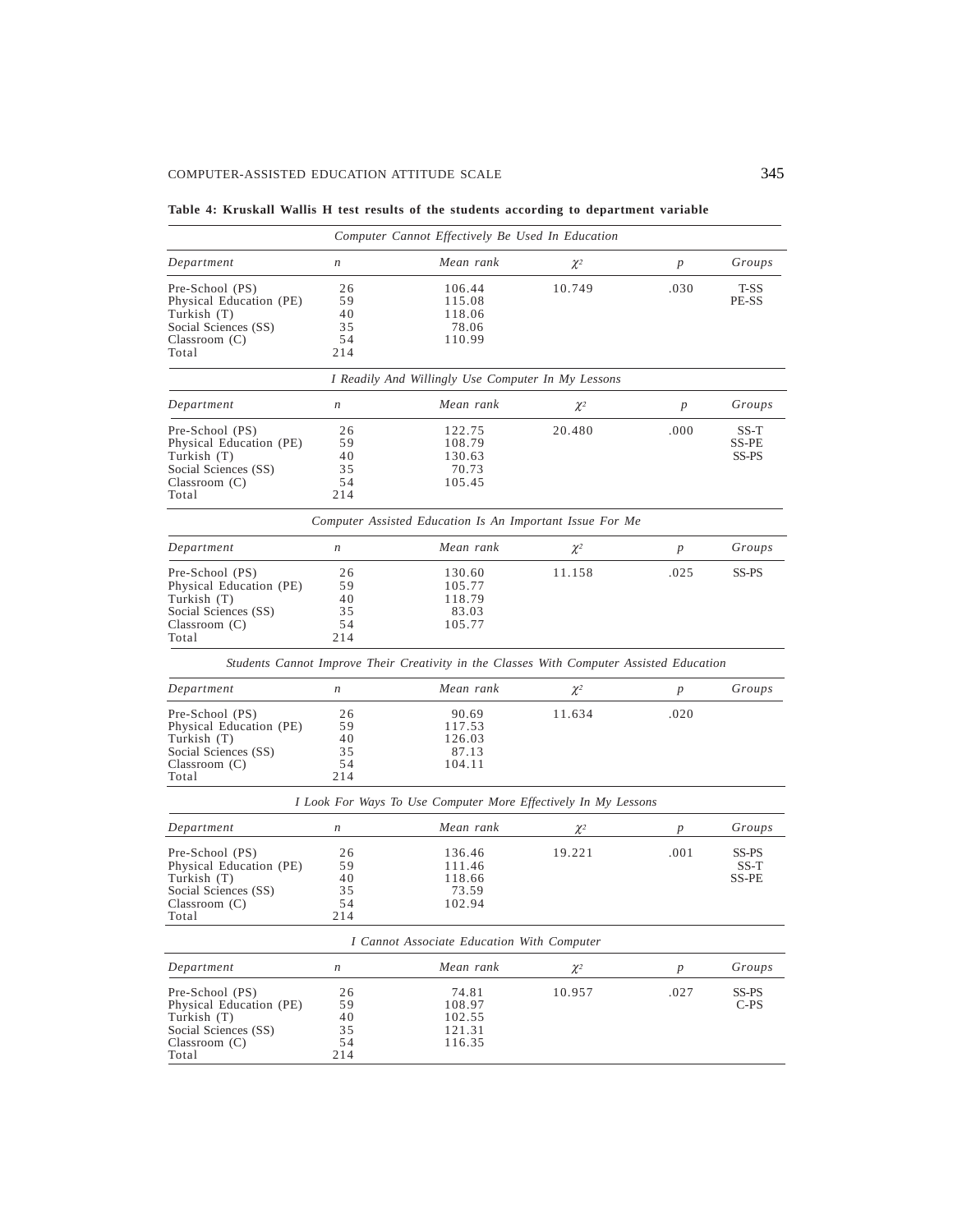| Table 4: Contd |
|----------------|
|----------------|

|                         |                  | Students Learn Better in the Lessons in which a Computer Is Used          |          |                  |        |
|-------------------------|------------------|---------------------------------------------------------------------------|----------|------------------|--------|
| Department              | $\boldsymbol{n}$ | Mean rank                                                                 | $\chi^2$ | $\boldsymbol{p}$ | Groups |
| Pre-School (PS)         | 26               | 133.15                                                                    | 21.708   | .000             | $SS-S$ |
| Physical Education (PE) | 59               | 110.73                                                                    |          |                  | $SS-T$ |
| Turkish (T)             | 40               | 117.61                                                                    |          |                  | SS-PE  |
| Social Sciences (SS)    | 35               | 67.46                                                                     |          |                  | SS-PS  |
| Classroom(C)            | 54               | 110.08                                                                    |          |                  |        |
| Total                   | 214              |                                                                           |          |                  |        |
|                         |                  | The Contribution of Computer Assisted Education Does Not Worth the Effort |          |                  |        |
| Department              | $\boldsymbol{n}$ | Mean rank                                                                 | $\chi^2$ | $\boldsymbol{p}$ | Groups |
| Pre-School (PS)         | 26               | 67.90                                                                     | 14.163   | .007             | $PS-T$ |
| Physical Education (PE) | 59               | 110.04                                                                    |          |                  | PS-SS  |
| Turkish (T)             | 40               | 119.66                                                                    |          |                  | PS-PE  |
| Social Sciences (SS)    | 35               | 118.39                                                                    |          |                  |        |
| Classroom(C)            | 54               | 107.72                                                                    |          |                  |        |
| Total                   | 214              |                                                                           |          |                  |        |
|                         |                  | I Do Not Want to Spend too Much Time on Computer                          |          |                  |        |
| Department              | $\boldsymbol{n}$ | Mean rank                                                                 | $\chi^2$ | $\boldsymbol{p}$ | Groups |
| Pre-School (PS)         | 26               | 75.94                                                                     | 10.832   | .029             | PS-SS  |
| Physical Education (PE) | 59               | 103.42                                                                    |          |                  | $PS-T$ |
| Turkish (T)             | 40               | 119.09                                                                    |          |                  |        |
| Social Sciences (SS)    | 35               | 121.63                                                                    |          |                  |        |
| Classroom(C)            | 54               | 109.42                                                                    |          |                  |        |
| Total                   | 214              |                                                                           |          |                  |        |

the attitudes of pre-service teacher students towards CAE for the students of Turkish teaching were the highest (Mean=118.06), for the students of Physical Education teaching, the attitudes were high (Mean=115.08), for the students of Classroom teaching, the attitudes were medium (Mean=110.99), for the students of Pre-School teaching, the attitudes were low (Mean=106.44), and for the students of Social Science teaching, the attitudes were the lowest (Mean=78.06). Intergroup significance was observed between the Turkish Teacher-Social Science Teacher student groups and the Physical Education Teacher-Social Science Teacher student groups.

The attitude levels of pre-service teacher students towards the "I readily and willingly use computers in my lessons" statement showed a significant difference according to their department ( $\chi^2$ =20.480; p<0.05). It was determined that the attitudes of pre-service teacher students towards CAE for the students of Turkish teaching were the highest (Mean=130.63), for the students of Pre-School teaching, the attitudes were high (Mean=122.75), for the students of Physical Education teaching, the attitudes were medium (Mean=108.79), for the students of Classroom teaching, the attitudes were low (Mean=105.45) and for the students of Social Science teaching, the attitudes were the lowest (Mean=70.73). Intergroup significance was observed between the Turkish Teacher-Social Science Teacher student groups and Pre-School Teacher-Social Science Teacher student groups.

The attitude levels of pre-service teacher students towards the "Computer-Assisted Education is an important issue for me" statement showed a significant difference according to their department  $(\chi^2=11.158; p<0.05)$ . It was determined that the attitudes of pre-service teacher students towards CAE for the students of Pre-School teaching were the highest (Mean=130.60), for the students of Turkish teaching, the attitudes were high (Mean=122.75), for the students of Physical Education teaching, the attitudes were medium (Mean=105.77), for the students of Classroom teaching, the attitudes were low (Mean=105.77)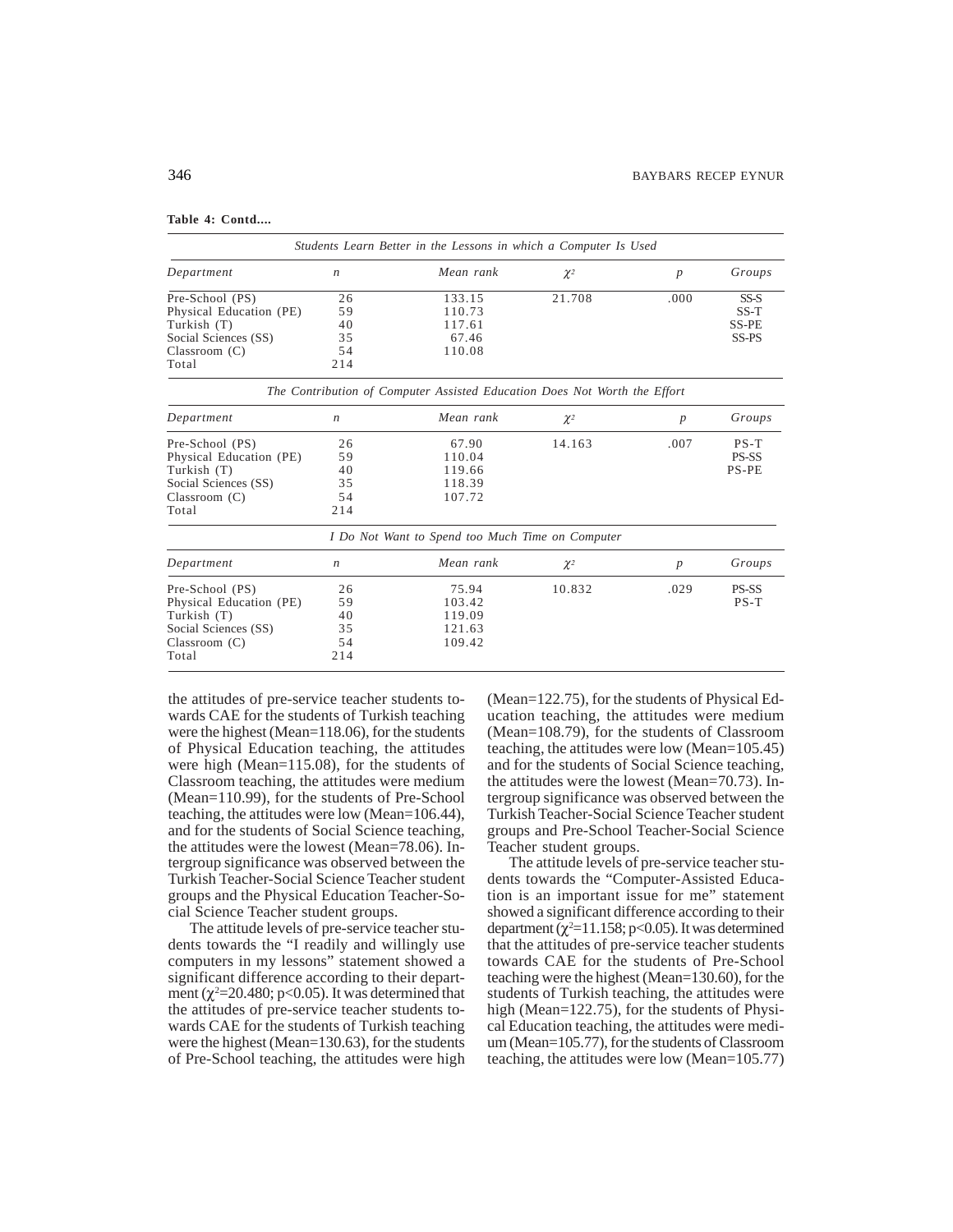and for the students of Social Science teaching, the attitudes were the lowest (Mean=83.03). Intergroup significance was observed between the Pre-School Teacher student group and the Social Science Teacher student group.

The attitude levels of pre-service teacher students towards the "Students cannot improve their creativity in the classes with Computer-Assisted Education" statement showed a significant difference according to their department  $(\chi^2=11.634; p<0.05)$ . It was determined that the attitudes of pre-service teacher students towards CAE for the students of Turkish teaching were the highest (Mean=126.3), for the students of Physical Education teaching, the attitudes were high (Mean=117.53), for the students of Classroom teaching, the attitudes were medium (Mean=104.11), for the students of Pre-School teaching, the attitudes were low (Mean=90.69), and for the students of Social Science teaching, the attitudes were the lowest (Mean=87.13).

The attitude levels of pre-service teacher students towards the "I look for ways to use computers more effectively in my lessons" statement showed a significant difference according to their department  $(\chi^2=19.221; p<0.05)$ . It was determined that the attitudes of pre-service teacher students towards CAE for the students of Pre-School teaching were the highest (Mean=136.46), for the students of Turkish teaching, the attitudes were high (Mean=118.66), for the students of Physical Education teaching, the attitudes were medium (Mean=111.46), for the students of Classroom teaching, the attitudes were low (Mean=102.94), and for the students of Social Science teaching, the attitudes were the lowest (Mean=73.59). Intergroup significance was observed between the Turkish Teacher-Social Science Teacher student groups and Pre-School Teacher-Social Science Teacher student groups.

The attitude levels of pre-service teacher students towards the "I cannot associate education with computers" statement showed a significant difference according to their department  $(\chi^2=10.957; p<0.05)$ . It was determined that the attitudes of pre-service teacher students towards CAE for the students of Social Science teaching were the highest (Mean=121.31), for the students of Classroom teaching, the attitudes were high (Mean=116.35), for the students of Physical Education teaching, the attitudes were medium (Mean=108.97), for the students of Turkish teaching, the attitudes were low (Mean=102.55), and for the students of Pre-School teaching, the attitudes were the lowest (Mean=74.81). Intergroup significance was observed between the Pre-School Teacher-Social Science student groups and Classroom Teacher-Pre-School Teacher student groups.

The attitude levels of pre-service teacher students towards the "Students learn better in the lessons in which a computer is used" statement showed a significant difference according to their department  $(\chi^2=21.708; p<0.05)$ . It was determined that the attitudes of pre-service teacher students towards CAE for the students of Pre-School teaching were the highest (Mean=133.15), for the students of Turkish teaching, the attitudes were high (Mean=117.61), for the students of Physical Education teaching, the attitudes were medium (Mean=110.73), for the students of Classroom teaching, the attitudes were low (Mean=110.08), and for the students of Social Science teaching, the attitudes were the lowest (Mean=67.46). Intergroup significance was observed between the Pre-School Teacher-Social Science Teacher, Classroom Teacher-Social Science Teacher, Social Science Teacher-Turkish Teacher, and Social Science Teacher-Pre-School Teacher student groups.

The attitude levels of pre-service teacher students towards "The contribution of Computer-Assisted Education is not worth the effort" statement showed a significant difference according to their department ( $\chi^2$ =14.163; p<0.05). It was determined that the attitudes of pre-service teacher students towards CAE for the students of Turkish teaching were the highest (Mean= 119.66), for the students of Social Science teaching, the attitudes were high (Mean=118.39), for the students of Physical Education teaching, the attitudes were medium (Mean=110.04), for the students of Classroom teaching, the attitudes were low (Mean=107.72), and for the students of Pre-School teaching, the attitudes were the lowest (Mean=67.90). Intergroup significance was observed between the Pre-School Teacher-Social Science Teacher, Classroom Teacher-Social Science Teacher, Social Science Teacher-Turkish Teacher, Social Science Teacher-Pre-School Teacher student groups.

The attitude levels of pre-service teacher students towards the "I do not want to spend too much time on the computer" statement showed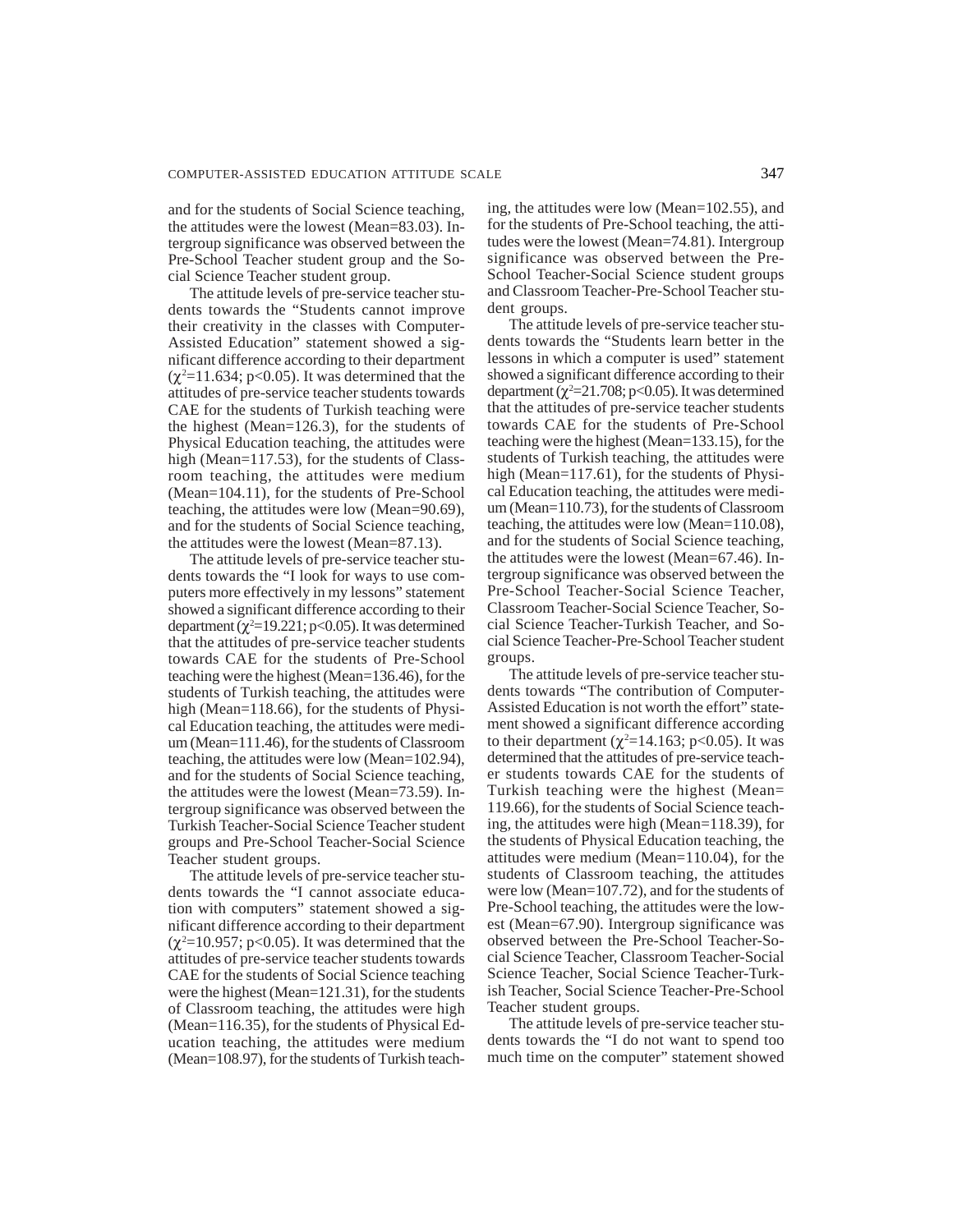a significant difference according to their department ( $\chi^2$ =10.832; p<0.05). It was determined that the attitudes of pre-service teacher students towards CAE for the students of Social Science teaching were the highest (Mean=121.63), for the students of Turkish teaching, the attitudes were high (Mean=119.09), for the students of Classroom teaching, the attitudes were medium (Mean=109.42), for the students of Physical Education teaching, the attitudes were low (Mean=103.42), and for the students of Pre-School teaching, the attitudes were the lowest (Mean=75.94). Intergroup significance was observed between the Pre-School Teacher-Social Science Teacher, Pre-School Teacher-Turkish Teacher student groups.

### **CAE Attitudes of Students According to Their Classes**

Table 5 shows the significant differences and items in the attitudes of the participants towards computer-assisted teaching according to their class variable.

The attitude levels of pre-service teacher students towards the "Computers cannot effectively be used in education" statement showed a significant difference according to their classes  $(\chi^2=13.359; p<0.05)$ . It was determined that the attitudes of pre-service teacher students towards CAE for the first class students were the highest (Mean=128.21), for the second class students, the attitudes were medium (Mean=103.34), and for the fourth class students, the attitudes were low (Mean=92.03). Intergroup significance was observed between the first-second and the fourth class groups.

The attitude levels of pre-service teacher students towards the "I readily and willingly use computers in my lessons" statement showed a significant difference according to their classes  $(\chi^2 = 8.480; \text{ p} < 0.05)$ . It was determined that the attitudes of pre-service teacher students towards CAE for the first class students were the highest (Mean=128.88), for the second class students, the attitudes were medium (Mean=104.85), and for the fourth class students, the attitudes were low (Mean=94.64). Intergroup significance was observed between the first class and the fourth class groups.

The attitude levels of pre-service teacher students towards the "I do not use computers to support lesson without an obligation" statement showed a significant difference according to their classes ( $\chi^2$ =6.160; p<0.05). It was determined that the attitudes of pre-service teacher students towards CAE for the first class students were the highest (Mean=120.85), for the fourth class students, the attitudes were medium (Mean=106.25), and for second class students, the attitudes were low (Mean=95.97). Intergroup significance was observed between the first class and the second class groups. Because sampling was selected randomly, there are not third class in this research.

The attitude levels of pre-service teacher students towards the "Computer-Assisted Education is an important issue for me" statement showed a significant difference according to their classes ( $\chi^2$ =6.226; p<0.05). It was determined that the attitudes of pre-service teacher students towards CAE for the first class students were the highest (Mean=120.10), for the second class students, the attitudes were medium (Mean=108.14), and for the fourth class students, the attitudes were low (Mean=94.96). Intergroup significance was observed between the first class and the fourth class groups.

The attitude levels of pre-service teacher students towards the "Students cannot improve their creativity in the classes with Computer-Assisted Education" statement showed a significant difference according to their classes  $(\chi^2=17.269; p<0.05)$ . It was determined that the attitudes of pre-service teacher students towards CAE for the first class students were the highest (Mean=131.89), for the second class students, the attitudes were medium (Mean=99.63), and for the fourth class students, the attitudes were low (Mean=92.21). Intergroup significance was observed between the first class-fourth class and the first class-second class groups.

The attitude levels of pre-service teacher students towards the "Students learn less with Computer-Assisted Education than other methods and techniques" statement showed a significant difference according to their classes ( $\chi^2$ =6.324; p<0.05). It was determined that the attitudes of pre-service teacher students towards CAE for the first class students were the highest (Mean=122.46), for the fourth class students, the attitudes were medium (Mean=101.08), and for the second class students, the attitudes were low (Mean=99.67). Intergroup significance was observed between the first class-fourth class and the first class-second class groups.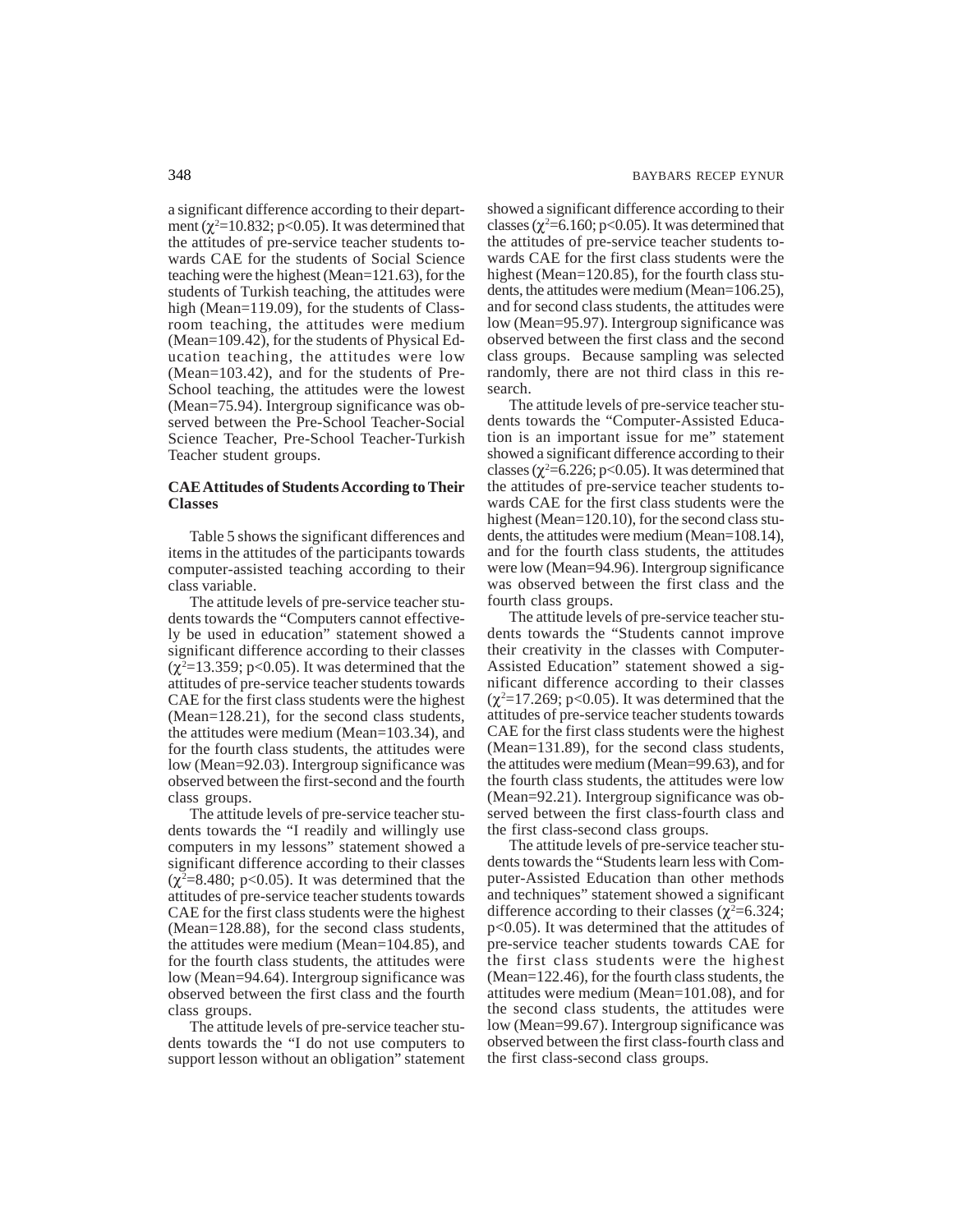**Table 5: Kruskall Wallis H test results of the students according to class variable**

| Class<br>Mean rank<br>Groups<br>$\boldsymbol{n}$<br>$\chi^2$<br>$\boldsymbol{p}$<br>69<br>13.359<br>.001<br>1<br>128.21<br>$1 - 2$<br>2<br>72<br>103.34<br>$1 - 4$<br>$\overline{4}$<br>73<br>92.03<br>214<br>Total<br>I Readily and Willingly Use Computer in My Lessons<br>Class<br>Mean rank<br>$\boldsymbol{n}$<br>Groups<br>$\chi^2$<br>$\boldsymbol{p}$<br>69<br>8.480<br>.014<br>1<br>123.88<br>$1 - 4$<br>2<br>72<br>104.85<br>73<br>4<br>94.64<br>214<br>Total<br>I Do Not Use Computer to Support Lesson without an Obligation<br>Class<br>Mean rank<br>Groups<br>$\boldsymbol{n}$<br>$\chi^{}_2$<br>$\boldsymbol{p}$<br>6.106<br>.047<br>1<br>69<br>120.85<br>$1 - 2$<br>2<br>72<br>95.97<br>73<br>4<br>106.25<br>214<br>Total<br>Computer Assisted Education is an Important Issue for Me<br>Mean rank<br>Class<br>$\chi^{}_2$<br>Groups<br>$\,n$<br>$\boldsymbol{p}$<br>69<br>6.226<br>.044<br>$\mathbf{1}$<br>120.10<br>$1 - 4$<br>2<br>72<br>108.14<br>94.96<br>4<br>73<br>Total<br>214<br>Students Cannot Improve Their Creativity In The Classes With Computer Assisted Education<br>$X^2$<br>Mean rank<br>Class<br>Groups<br>$\boldsymbol{n}$<br>p<br>$\mathbf{1}$<br>69<br>131.89<br>17.269<br>.000<br>$1 - 2$<br>2<br>72<br>99.63<br>$1 - 4$<br>92.21<br>4<br>73<br>214<br>Total<br>Students Learn Less with Computer Assisted Education Than Other Methods and Techniques<br>Mean rank<br>Class<br>Groups<br>$\chi^{}_2$<br>n<br>p<br>122.46<br>$\mathbf{1}$<br>69<br>6.324<br>.042<br>2<br>72<br>99.67<br>4<br>73<br>101.08<br>214<br>Total<br>Lessons Taught with the Help of Computer are More Enjoyable<br>Class<br>Mean rank<br>Groups<br>$\boldsymbol{n}$<br>$\mathcal{X}^2$<br>$\boldsymbol{p}$<br>8.283<br>.016<br>69<br>120.40<br>$1 - 2$<br>1<br>2<br>72<br>92.09<br>4<br>73<br>110.51<br>214<br>Total<br>The Contribution of Computer Assisted Education Does Not Worth the Effort<br>Class<br>Mean rank<br>Groups<br>$\mathcal{X}^2$<br>$\mathfrak{n}$<br>$\mathbf{1}$<br>69<br>127.22<br>12.597<br>.002<br>$1 - 2$<br>$\sqrt{2}$<br>72<br>91.67<br>73<br>$\overline{4}$<br>104.47<br>214<br>Total<br>I Think Computer is an Effective Teaching Tool<br>Class<br>Mean rank<br>Groups<br>$\boldsymbol{n}$<br>$\mathcal{X}^2$<br>p<br>69<br>7.438<br>.024<br>$\mathbf{1}$<br>115.96<br>$\mathfrak{2}$<br>91.74<br>72<br>115.05<br>73<br>Total<br>214 |  | Computer Cannot Effectively Be Used in Education |  |  |
|-------------------------------------------------------------------------------------------------------------------------------------------------------------------------------------------------------------------------------------------------------------------------------------------------------------------------------------------------------------------------------------------------------------------------------------------------------------------------------------------------------------------------------------------------------------------------------------------------------------------------------------------------------------------------------------------------------------------------------------------------------------------------------------------------------------------------------------------------------------------------------------------------------------------------------------------------------------------------------------------------------------------------------------------------------------------------------------------------------------------------------------------------------------------------------------------------------------------------------------------------------------------------------------------------------------------------------------------------------------------------------------------------------------------------------------------------------------------------------------------------------------------------------------------------------------------------------------------------------------------------------------------------------------------------------------------------------------------------------------------------------------------------------------------------------------------------------------------------------------------------------------------------------------------------------------------------------------------------------------------------------------------------------------------------------------------------------------------------------------------------------------------------------------------------------------------------------------------------------------------------------------------------------------------------------------------------------------------------------------------------------------|--|--------------------------------------------------|--|--|
|                                                                                                                                                                                                                                                                                                                                                                                                                                                                                                                                                                                                                                                                                                                                                                                                                                                                                                                                                                                                                                                                                                                                                                                                                                                                                                                                                                                                                                                                                                                                                                                                                                                                                                                                                                                                                                                                                                                                                                                                                                                                                                                                                                                                                                                                                                                                                                                     |  |                                                  |  |  |
|                                                                                                                                                                                                                                                                                                                                                                                                                                                                                                                                                                                                                                                                                                                                                                                                                                                                                                                                                                                                                                                                                                                                                                                                                                                                                                                                                                                                                                                                                                                                                                                                                                                                                                                                                                                                                                                                                                                                                                                                                                                                                                                                                                                                                                                                                                                                                                                     |  |                                                  |  |  |
|                                                                                                                                                                                                                                                                                                                                                                                                                                                                                                                                                                                                                                                                                                                                                                                                                                                                                                                                                                                                                                                                                                                                                                                                                                                                                                                                                                                                                                                                                                                                                                                                                                                                                                                                                                                                                                                                                                                                                                                                                                                                                                                                                                                                                                                                                                                                                                                     |  |                                                  |  |  |
|                                                                                                                                                                                                                                                                                                                                                                                                                                                                                                                                                                                                                                                                                                                                                                                                                                                                                                                                                                                                                                                                                                                                                                                                                                                                                                                                                                                                                                                                                                                                                                                                                                                                                                                                                                                                                                                                                                                                                                                                                                                                                                                                                                                                                                                                                                                                                                                     |  |                                                  |  |  |
|                                                                                                                                                                                                                                                                                                                                                                                                                                                                                                                                                                                                                                                                                                                                                                                                                                                                                                                                                                                                                                                                                                                                                                                                                                                                                                                                                                                                                                                                                                                                                                                                                                                                                                                                                                                                                                                                                                                                                                                                                                                                                                                                                                                                                                                                                                                                                                                     |  |                                                  |  |  |
|                                                                                                                                                                                                                                                                                                                                                                                                                                                                                                                                                                                                                                                                                                                                                                                                                                                                                                                                                                                                                                                                                                                                                                                                                                                                                                                                                                                                                                                                                                                                                                                                                                                                                                                                                                                                                                                                                                                                                                                                                                                                                                                                                                                                                                                                                                                                                                                     |  |                                                  |  |  |
|                                                                                                                                                                                                                                                                                                                                                                                                                                                                                                                                                                                                                                                                                                                                                                                                                                                                                                                                                                                                                                                                                                                                                                                                                                                                                                                                                                                                                                                                                                                                                                                                                                                                                                                                                                                                                                                                                                                                                                                                                                                                                                                                                                                                                                                                                                                                                                                     |  |                                                  |  |  |
|                                                                                                                                                                                                                                                                                                                                                                                                                                                                                                                                                                                                                                                                                                                                                                                                                                                                                                                                                                                                                                                                                                                                                                                                                                                                                                                                                                                                                                                                                                                                                                                                                                                                                                                                                                                                                                                                                                                                                                                                                                                                                                                                                                                                                                                                                                                                                                                     |  |                                                  |  |  |
|                                                                                                                                                                                                                                                                                                                                                                                                                                                                                                                                                                                                                                                                                                                                                                                                                                                                                                                                                                                                                                                                                                                                                                                                                                                                                                                                                                                                                                                                                                                                                                                                                                                                                                                                                                                                                                                                                                                                                                                                                                                                                                                                                                                                                                                                                                                                                                                     |  |                                                  |  |  |
|                                                                                                                                                                                                                                                                                                                                                                                                                                                                                                                                                                                                                                                                                                                                                                                                                                                                                                                                                                                                                                                                                                                                                                                                                                                                                                                                                                                                                                                                                                                                                                                                                                                                                                                                                                                                                                                                                                                                                                                                                                                                                                                                                                                                                                                                                                                                                                                     |  |                                                  |  |  |
|                                                                                                                                                                                                                                                                                                                                                                                                                                                                                                                                                                                                                                                                                                                                                                                                                                                                                                                                                                                                                                                                                                                                                                                                                                                                                                                                                                                                                                                                                                                                                                                                                                                                                                                                                                                                                                                                                                                                                                                                                                                                                                                                                                                                                                                                                                                                                                                     |  |                                                  |  |  |
|                                                                                                                                                                                                                                                                                                                                                                                                                                                                                                                                                                                                                                                                                                                                                                                                                                                                                                                                                                                                                                                                                                                                                                                                                                                                                                                                                                                                                                                                                                                                                                                                                                                                                                                                                                                                                                                                                                                                                                                                                                                                                                                                                                                                                                                                                                                                                                                     |  |                                                  |  |  |
|                                                                                                                                                                                                                                                                                                                                                                                                                                                                                                                                                                                                                                                                                                                                                                                                                                                                                                                                                                                                                                                                                                                                                                                                                                                                                                                                                                                                                                                                                                                                                                                                                                                                                                                                                                                                                                                                                                                                                                                                                                                                                                                                                                                                                                                                                                                                                                                     |  |                                                  |  |  |
|                                                                                                                                                                                                                                                                                                                                                                                                                                                                                                                                                                                                                                                                                                                                                                                                                                                                                                                                                                                                                                                                                                                                                                                                                                                                                                                                                                                                                                                                                                                                                                                                                                                                                                                                                                                                                                                                                                                                                                                                                                                                                                                                                                                                                                                                                                                                                                                     |  |                                                  |  |  |
|                                                                                                                                                                                                                                                                                                                                                                                                                                                                                                                                                                                                                                                                                                                                                                                                                                                                                                                                                                                                                                                                                                                                                                                                                                                                                                                                                                                                                                                                                                                                                                                                                                                                                                                                                                                                                                                                                                                                                                                                                                                                                                                                                                                                                                                                                                                                                                                     |  |                                                  |  |  |
|                                                                                                                                                                                                                                                                                                                                                                                                                                                                                                                                                                                                                                                                                                                                                                                                                                                                                                                                                                                                                                                                                                                                                                                                                                                                                                                                                                                                                                                                                                                                                                                                                                                                                                                                                                                                                                                                                                                                                                                                                                                                                                                                                                                                                                                                                                                                                                                     |  |                                                  |  |  |
|                                                                                                                                                                                                                                                                                                                                                                                                                                                                                                                                                                                                                                                                                                                                                                                                                                                                                                                                                                                                                                                                                                                                                                                                                                                                                                                                                                                                                                                                                                                                                                                                                                                                                                                                                                                                                                                                                                                                                                                                                                                                                                                                                                                                                                                                                                                                                                                     |  |                                                  |  |  |
|                                                                                                                                                                                                                                                                                                                                                                                                                                                                                                                                                                                                                                                                                                                                                                                                                                                                                                                                                                                                                                                                                                                                                                                                                                                                                                                                                                                                                                                                                                                                                                                                                                                                                                                                                                                                                                                                                                                                                                                                                                                                                                                                                                                                                                                                                                                                                                                     |  |                                                  |  |  |
|                                                                                                                                                                                                                                                                                                                                                                                                                                                                                                                                                                                                                                                                                                                                                                                                                                                                                                                                                                                                                                                                                                                                                                                                                                                                                                                                                                                                                                                                                                                                                                                                                                                                                                                                                                                                                                                                                                                                                                                                                                                                                                                                                                                                                                                                                                                                                                                     |  |                                                  |  |  |
|                                                                                                                                                                                                                                                                                                                                                                                                                                                                                                                                                                                                                                                                                                                                                                                                                                                                                                                                                                                                                                                                                                                                                                                                                                                                                                                                                                                                                                                                                                                                                                                                                                                                                                                                                                                                                                                                                                                                                                                                                                                                                                                                                                                                                                                                                                                                                                                     |  |                                                  |  |  |
|                                                                                                                                                                                                                                                                                                                                                                                                                                                                                                                                                                                                                                                                                                                                                                                                                                                                                                                                                                                                                                                                                                                                                                                                                                                                                                                                                                                                                                                                                                                                                                                                                                                                                                                                                                                                                                                                                                                                                                                                                                                                                                                                                                                                                                                                                                                                                                                     |  |                                                  |  |  |
|                                                                                                                                                                                                                                                                                                                                                                                                                                                                                                                                                                                                                                                                                                                                                                                                                                                                                                                                                                                                                                                                                                                                                                                                                                                                                                                                                                                                                                                                                                                                                                                                                                                                                                                                                                                                                                                                                                                                                                                                                                                                                                                                                                                                                                                                                                                                                                                     |  |                                                  |  |  |
|                                                                                                                                                                                                                                                                                                                                                                                                                                                                                                                                                                                                                                                                                                                                                                                                                                                                                                                                                                                                                                                                                                                                                                                                                                                                                                                                                                                                                                                                                                                                                                                                                                                                                                                                                                                                                                                                                                                                                                                                                                                                                                                                                                                                                                                                                                                                                                                     |  |                                                  |  |  |
|                                                                                                                                                                                                                                                                                                                                                                                                                                                                                                                                                                                                                                                                                                                                                                                                                                                                                                                                                                                                                                                                                                                                                                                                                                                                                                                                                                                                                                                                                                                                                                                                                                                                                                                                                                                                                                                                                                                                                                                                                                                                                                                                                                                                                                                                                                                                                                                     |  |                                                  |  |  |
|                                                                                                                                                                                                                                                                                                                                                                                                                                                                                                                                                                                                                                                                                                                                                                                                                                                                                                                                                                                                                                                                                                                                                                                                                                                                                                                                                                                                                                                                                                                                                                                                                                                                                                                                                                                                                                                                                                                                                                                                                                                                                                                                                                                                                                                                                                                                                                                     |  |                                                  |  |  |
|                                                                                                                                                                                                                                                                                                                                                                                                                                                                                                                                                                                                                                                                                                                                                                                                                                                                                                                                                                                                                                                                                                                                                                                                                                                                                                                                                                                                                                                                                                                                                                                                                                                                                                                                                                                                                                                                                                                                                                                                                                                                                                                                                                                                                                                                                                                                                                                     |  |                                                  |  |  |
|                                                                                                                                                                                                                                                                                                                                                                                                                                                                                                                                                                                                                                                                                                                                                                                                                                                                                                                                                                                                                                                                                                                                                                                                                                                                                                                                                                                                                                                                                                                                                                                                                                                                                                                                                                                                                                                                                                                                                                                                                                                                                                                                                                                                                                                                                                                                                                                     |  |                                                  |  |  |
|                                                                                                                                                                                                                                                                                                                                                                                                                                                                                                                                                                                                                                                                                                                                                                                                                                                                                                                                                                                                                                                                                                                                                                                                                                                                                                                                                                                                                                                                                                                                                                                                                                                                                                                                                                                                                                                                                                                                                                                                                                                                                                                                                                                                                                                                                                                                                                                     |  |                                                  |  |  |
|                                                                                                                                                                                                                                                                                                                                                                                                                                                                                                                                                                                                                                                                                                                                                                                                                                                                                                                                                                                                                                                                                                                                                                                                                                                                                                                                                                                                                                                                                                                                                                                                                                                                                                                                                                                                                                                                                                                                                                                                                                                                                                                                                                                                                                                                                                                                                                                     |  |                                                  |  |  |
|                                                                                                                                                                                                                                                                                                                                                                                                                                                                                                                                                                                                                                                                                                                                                                                                                                                                                                                                                                                                                                                                                                                                                                                                                                                                                                                                                                                                                                                                                                                                                                                                                                                                                                                                                                                                                                                                                                                                                                                                                                                                                                                                                                                                                                                                                                                                                                                     |  |                                                  |  |  |
|                                                                                                                                                                                                                                                                                                                                                                                                                                                                                                                                                                                                                                                                                                                                                                                                                                                                                                                                                                                                                                                                                                                                                                                                                                                                                                                                                                                                                                                                                                                                                                                                                                                                                                                                                                                                                                                                                                                                                                                                                                                                                                                                                                                                                                                                                                                                                                                     |  |                                                  |  |  |
|                                                                                                                                                                                                                                                                                                                                                                                                                                                                                                                                                                                                                                                                                                                                                                                                                                                                                                                                                                                                                                                                                                                                                                                                                                                                                                                                                                                                                                                                                                                                                                                                                                                                                                                                                                                                                                                                                                                                                                                                                                                                                                                                                                                                                                                                                                                                                                                     |  |                                                  |  |  |
|                                                                                                                                                                                                                                                                                                                                                                                                                                                                                                                                                                                                                                                                                                                                                                                                                                                                                                                                                                                                                                                                                                                                                                                                                                                                                                                                                                                                                                                                                                                                                                                                                                                                                                                                                                                                                                                                                                                                                                                                                                                                                                                                                                                                                                                                                                                                                                                     |  |                                                  |  |  |
|                                                                                                                                                                                                                                                                                                                                                                                                                                                                                                                                                                                                                                                                                                                                                                                                                                                                                                                                                                                                                                                                                                                                                                                                                                                                                                                                                                                                                                                                                                                                                                                                                                                                                                                                                                                                                                                                                                                                                                                                                                                                                                                                                                                                                                                                                                                                                                                     |  |                                                  |  |  |
|                                                                                                                                                                                                                                                                                                                                                                                                                                                                                                                                                                                                                                                                                                                                                                                                                                                                                                                                                                                                                                                                                                                                                                                                                                                                                                                                                                                                                                                                                                                                                                                                                                                                                                                                                                                                                                                                                                                                                                                                                                                                                                                                                                                                                                                                                                                                                                                     |  |                                                  |  |  |
|                                                                                                                                                                                                                                                                                                                                                                                                                                                                                                                                                                                                                                                                                                                                                                                                                                                                                                                                                                                                                                                                                                                                                                                                                                                                                                                                                                                                                                                                                                                                                                                                                                                                                                                                                                                                                                                                                                                                                                                                                                                                                                                                                                                                                                                                                                                                                                                     |  |                                                  |  |  |
|                                                                                                                                                                                                                                                                                                                                                                                                                                                                                                                                                                                                                                                                                                                                                                                                                                                                                                                                                                                                                                                                                                                                                                                                                                                                                                                                                                                                                                                                                                                                                                                                                                                                                                                                                                                                                                                                                                                                                                                                                                                                                                                                                                                                                                                                                                                                                                                     |  |                                                  |  |  |
|                                                                                                                                                                                                                                                                                                                                                                                                                                                                                                                                                                                                                                                                                                                                                                                                                                                                                                                                                                                                                                                                                                                                                                                                                                                                                                                                                                                                                                                                                                                                                                                                                                                                                                                                                                                                                                                                                                                                                                                                                                                                                                                                                                                                                                                                                                                                                                                     |  |                                                  |  |  |
|                                                                                                                                                                                                                                                                                                                                                                                                                                                                                                                                                                                                                                                                                                                                                                                                                                                                                                                                                                                                                                                                                                                                                                                                                                                                                                                                                                                                                                                                                                                                                                                                                                                                                                                                                                                                                                                                                                                                                                                                                                                                                                                                                                                                                                                                                                                                                                                     |  |                                                  |  |  |
|                                                                                                                                                                                                                                                                                                                                                                                                                                                                                                                                                                                                                                                                                                                                                                                                                                                                                                                                                                                                                                                                                                                                                                                                                                                                                                                                                                                                                                                                                                                                                                                                                                                                                                                                                                                                                                                                                                                                                                                                                                                                                                                                                                                                                                                                                                                                                                                     |  |                                                  |  |  |
|                                                                                                                                                                                                                                                                                                                                                                                                                                                                                                                                                                                                                                                                                                                                                                                                                                                                                                                                                                                                                                                                                                                                                                                                                                                                                                                                                                                                                                                                                                                                                                                                                                                                                                                                                                                                                                                                                                                                                                                                                                                                                                                                                                                                                                                                                                                                                                                     |  |                                                  |  |  |
|                                                                                                                                                                                                                                                                                                                                                                                                                                                                                                                                                                                                                                                                                                                                                                                                                                                                                                                                                                                                                                                                                                                                                                                                                                                                                                                                                                                                                                                                                                                                                                                                                                                                                                                                                                                                                                                                                                                                                                                                                                                                                                                                                                                                                                                                                                                                                                                     |  |                                                  |  |  |
|                                                                                                                                                                                                                                                                                                                                                                                                                                                                                                                                                                                                                                                                                                                                                                                                                                                                                                                                                                                                                                                                                                                                                                                                                                                                                                                                                                                                                                                                                                                                                                                                                                                                                                                                                                                                                                                                                                                                                                                                                                                                                                                                                                                                                                                                                                                                                                                     |  |                                                  |  |  |
|                                                                                                                                                                                                                                                                                                                                                                                                                                                                                                                                                                                                                                                                                                                                                                                                                                                                                                                                                                                                                                                                                                                                                                                                                                                                                                                                                                                                                                                                                                                                                                                                                                                                                                                                                                                                                                                                                                                                                                                                                                                                                                                                                                                                                                                                                                                                                                                     |  |                                                  |  |  |
|                                                                                                                                                                                                                                                                                                                                                                                                                                                                                                                                                                                                                                                                                                                                                                                                                                                                                                                                                                                                                                                                                                                                                                                                                                                                                                                                                                                                                                                                                                                                                                                                                                                                                                                                                                                                                                                                                                                                                                                                                                                                                                                                                                                                                                                                                                                                                                                     |  |                                                  |  |  |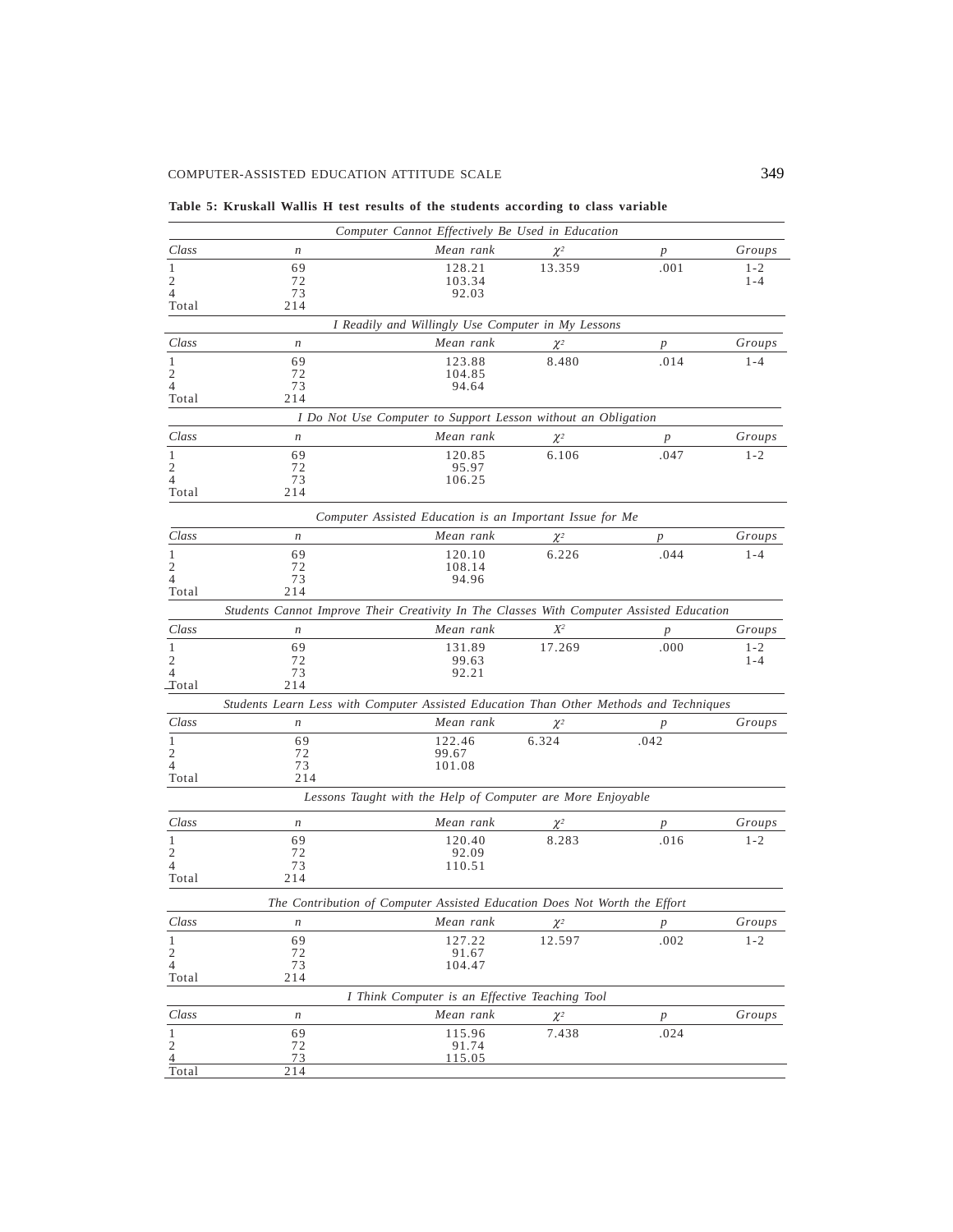The attitude levels of pre-service teacher students towards the "Lessons taught with the help of computers are more enjoyable" statement showed a significant difference according to their classes ( $\chi^2$ =8.283; p<0.05). It was determined that the attitudes of pre-service teacher students towards CAE for the first class students were the highest (Mean=120.40), for the fourth class students, the attitudes were medium (Mean=110.51), and for the second class students, the attitudes were low (Mean=92.09). Intergroup significance was observed between the first class and second class groups.

The attitude levels of pre-service teacher students towards "The contribution of Computer-Assisted Education is not worth the effort" statement showed a significant difference according to their classes  $(\chi^2=12.597; p<0.05)$ . It was determined that the attitudes of pre-service teacher students towards CAE for the first class students were the highest (Mean=127.22), for the fourth class students, the attitudes were medium (Mean=104.47), and for the second class students, the attitudes were low (Mean=91.67). Intergroup significance was observed between the first class and second class groups.

The attitude levels of pre-service teacher students towards the "I think the computer is an effective teaching tool" statement showed a significant difference according to their classes  $(\chi^2=12.597; p<0.05)$ . It was determined that the attitudes of pre-service teacher students towards CAE for the first class students were the highest (Mean=115.96), for the fourth class students, the attitudes were medium (Mean=115.05), and for the second class students, the attitudes were low (Mean=91.74).

#### **DISCUSSION**

When the gathered findings were evaluated, it can be said that male students had a significantly higher level of attitude  $(p<0.05)$  towards CAE compared to the female students and they tried to take advantage of CAE practices whenever possible. This situation was surprisingly encountered in the field directory (Viberg and Grönlund 2013).

When the gathered findings were evaluated in accordance with the age variable, it was seen that, of pre-service teacher students who participated in the survey, the students who belonged to the youngest age group had a low level of attitude towards CAE (Table 3). This situation

could result from the fact that computer skills could not be determined for all of the students accepting the existence of computers. Increasing age does not lead to having a negative attitude towards CAE; in contrast, it increases the attitude. It is predicted that older students will take more advantage of CAE than younger students in their career if they have sufficient education. Furthermore, the competence levels of teachers on computer use were investigated in previous studies and significant differences were observed in the motivation, attitude and competency of the teachers and candidates who had computer education (Birgin et al. 2009; Kocasaraç 2003; Mutlu and Eroz-Tuga 2013; Winberg and Hedman 2008).

When the gathered findings were evaluated in accordance with the department variable, significant differences were seen between groups according to the department variable  $(p<0.05)$ . When the gathered findings of the research were evaluated in accordance with the department variable, it was determined that the students of Social Sciences teaching, in particular, had a negative attitude towards CAE, but they still emphasized the necessity of CAE (Table 4). The fact that Social Sciences Teacher students stated that they did not believe CAE could properly provide education showed that there was inconsistency between CAE practices and department content and if Social Science lessons were aimed to teach with CAE, the content and the practice could be in harmony. In a study on Social Sciences classes, it was determined that since they can easily reach the necessary documents and immediately present them, Social Science teachers tended to use internet-assisted teaching rather than CAE (Acikalin and Duru 2005). Moreover, it was suggested that Web-based works were effective in language teaching, but more detailed studies needed to be carried out so that they could be more effective (Arnold 2007). Although CAE is regarded as an effective method for the lessons belonging to Science and other applied sciences, it should be assessed for other methods. In a study, narrative, modelling and computer-assisted teaching methods were used in order to teach cell division in three different groups and it was determined that modelling, and computer-assisted teaching methods tended to show a tendency from success to failure, respectively (Gunes and Celikler 2010). It was determined that proper use of CAE for university students from different departments showed a pos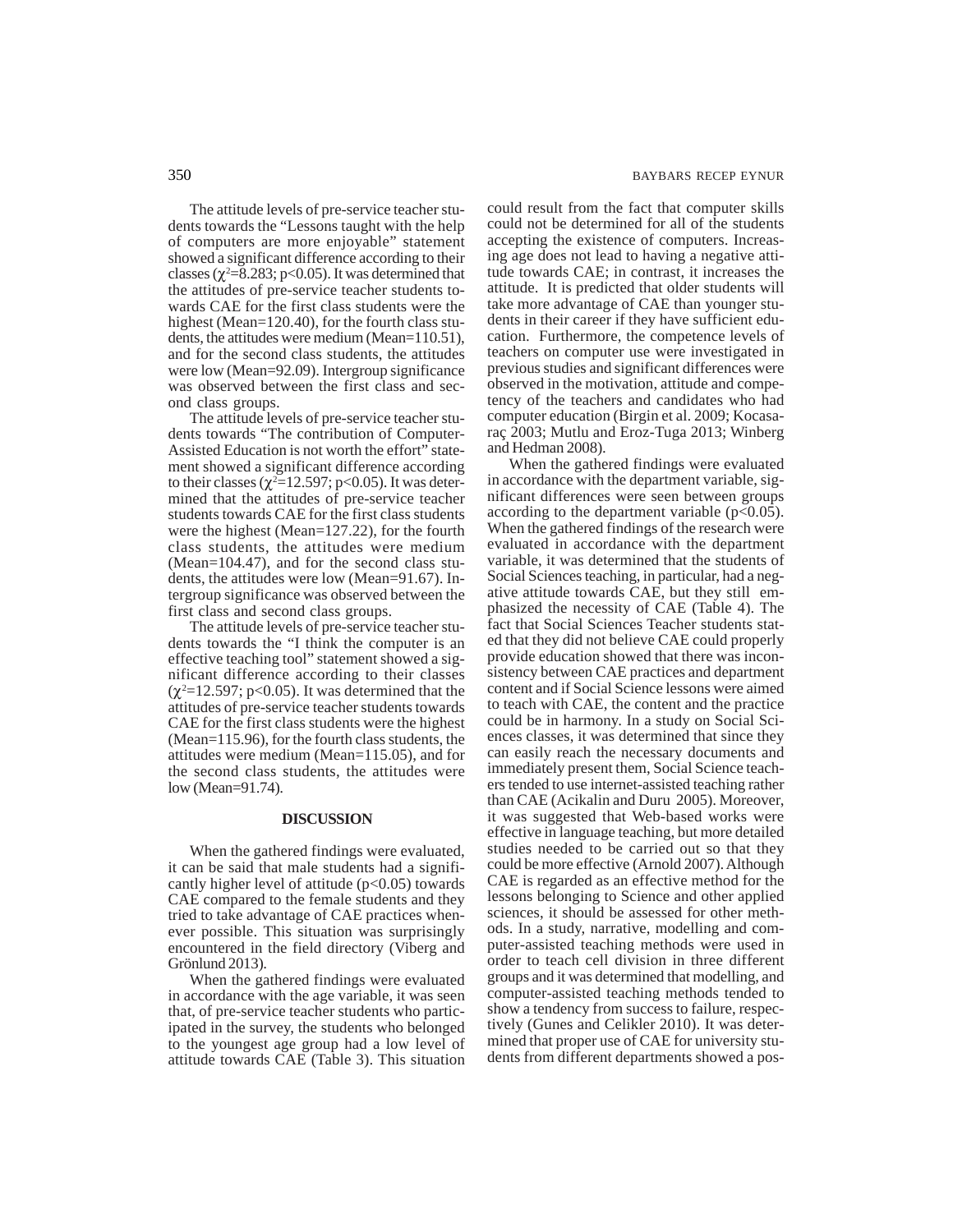itive influence on learning and a positive attitude towards CAE (Basile and D'Aquila 2002; Wiebe and Kabata 2010). An important issue on this point is the content quality of the practice (Kessler 2007).

When the gathered findings were evaluated in accordance with the class variable, significant differences were seen between class groups  $(p<0.05)$ . It was determined that the fourth class students who participated in the study showed a more positive attitude when computers were effectively used, but they did not use computers readily and willingly in the classes (Table 5). Furthermore, it was determined that the second class students were trying to use computers the most to support the lesson, but they showed less attitude than that of the first class students on the aspect of the importance of Computer-Assisted Education. Although the first class students supported computer-assisted teaching more than the other classes, their high attitude for the negative statement stating that students cannot improve their creativity in the classes with Computer-Assisted Education showed that their competence on computer use should be reviewed. Although the fact that the first class students advocated the idea stating that students learn less with Computer-Assisted Education than other methods and techniques showed internal consistency between the findings, it attracted attention to the competence of the first class students on computer use. Moreover, the fact that the first class students advocated the idea that lessons taught with the help of computers are more enjoyable and their attitudes on "The contribution of Computer-Assisted Education is not worth the effort" and on "I think the computer is an effective teaching tool" showed that they had an adequate level of attitude and vision on Computer-Assisted Education, but incompetence in practice was displayed. Although there are many works about Computer-Assisted Education in educational areas, there are very few studies on higher education. The new research by Achtenhagen and Winther supports the results of our study about computer use competence in developed nations (Achtenhagen and Winther 2014).

#### **CONCLUSION**

The research has shown that sex, readable sections and classes in Computer-Assisted Education has revealed a factor affecting attitudes. This case illustrates that the prospective teachers for computer-assisted instruction in pre-university education are not currently displaying a sufficient readiness level.

According to the results, CAE is implemented in more science classes and the implementation of internet-based teaching practices in the social sciences has been identified. This study revealed that social science students had a lower attitude of CAE than the students of the other departments. However, in this case, the resulting computer-aided teaching of science also shows that it is definitely more effective than other teaching methods.

This study revealed that students regarded CAE as a necessity in developing educational practices, but they had some deficiencies on education practices and forming content. CAE certainly could not meet all of the needs in educational applications, but this does not mean that CAE should be kept out of educational practices.

#### **RECOMMENDATIONS**

A number of suggestions on how to carry out these educational applications are described below.

The most important factors affecting the results of this study are the measurement and prognostic tools in the study sample. The expansion of the sample in the process, the results of the evaluation across the whole country, is thought to help take the usual precautions. This is also a scale of other measures that will create or readdress this issue in developing education services provided to date. It is vital to be able to support the activities in the basic educational policies in the country in these results.

To make the CAE more effective, support should be given to the first application of concept maps for the area.

New curriculum should be formed in accordance with computer and computer applications and pre-service teachers should be educated with the competency that enables them to cope with the contemporary requirements.

Experimental studies on CAE practices in different departments of Education Faculties should be encouraged.

#### **REFERENCES**

Achtenhagen F, Winther E 2014. Workplace-based competence measurement: Developing innovative assess